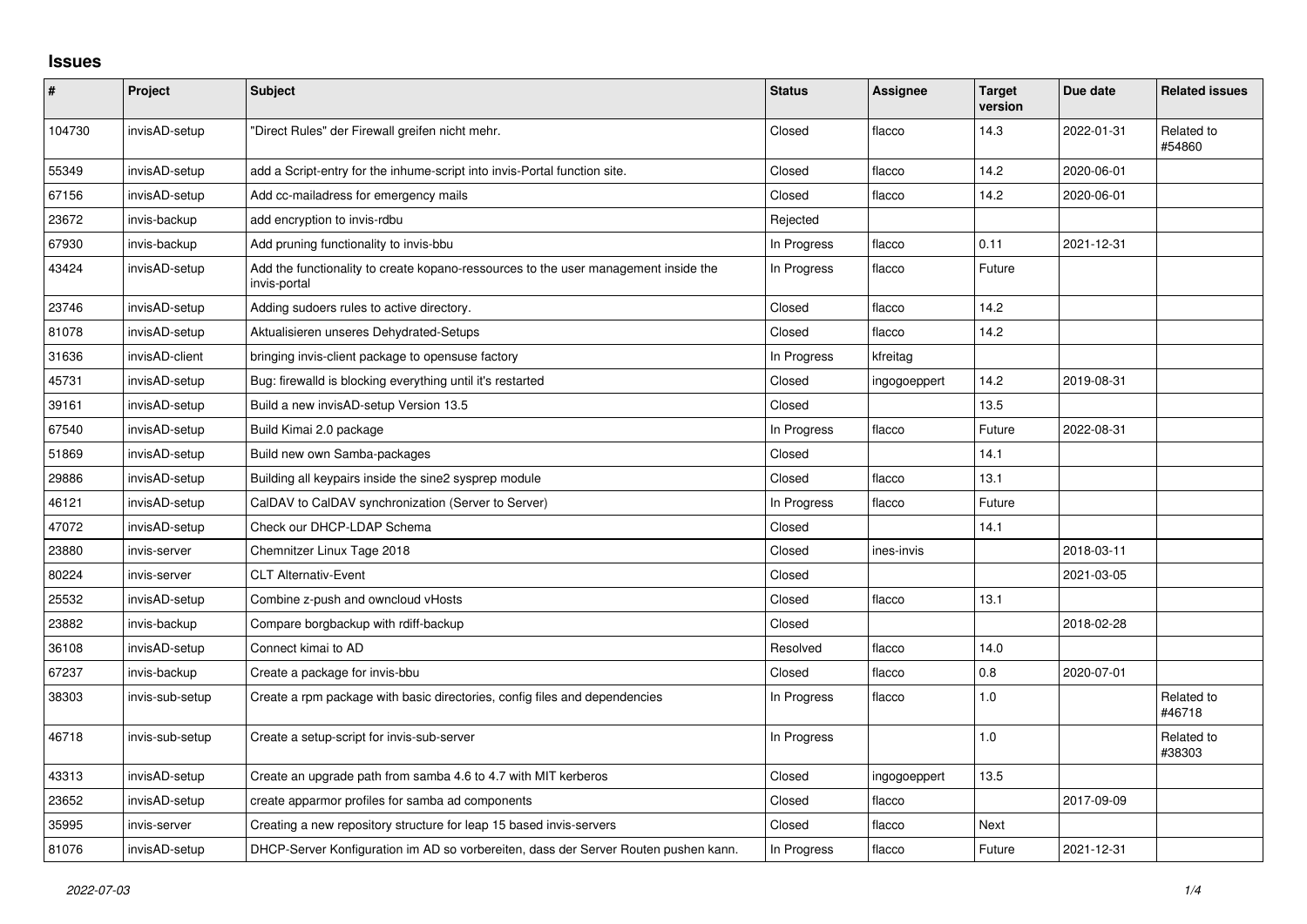| $\pmb{\#}$ | Project       | <b>Subject</b>                                                                                               | <b>Status</b> | <b>Assignee</b> | <b>Target</b><br>version | Due date   | <b>Related issues</b> |
|------------|---------------|--------------------------------------------------------------------------------------------------------------|---------------|-----------------|--------------------------|------------|-----------------------|
| 97598      | invisAD-setup | diskchecker meldet defekten RAID-Verbund nicht                                                               | Resolved      | flacco          | 14.3                     | 2021-09-10 |                       |
| 54389      | invisAD-setup | DNS-Updates via DHCP-Server should be possible                                                               | New           |                 | Future                   |            |                       |
| 30592      | invisAD-setup | Dokuwiki Module is broken                                                                                    | Closed        | flacco          | 13.1                     |            |                       |
| 67495      | invisAD-setup | dokuwiki setup with sine2 fails                                                                              | Closed        | flacco          | 14.2                     |            |                       |
| 67189      | invisAD-setup | easyrsa batch mode                                                                                           | Rejected      | flacco          |                          |            |                       |
| 98264      | invisAD-setup | EFI-Boot bei Systemen mit Linux MD-RAID Verbünden                                                            | Closed        | flacco          | 14.3                     | 2022-01-31 |                       |
| 81114      | invisAD-setup | Erweitern des Administrator-Accounts um POSIX-Attribute und Zuweisung des<br>Logon-Scripts "admin.cmd"       | Closed        | flacco          | 14.3                     | 2021-10-31 | Related to<br>#98042  |
| 46472      | invisAD-setup | Evaluation: EGroupware                                                                                       | New           | flacco          | Future                   |            |                       |
| 54860      | invisAD-setup | Firewall: NAT Rules for inbound Routing via VPN are missing.                                                 | Closed        | flacco          | 14.2                     | 2020-06-01 | Related to<br>#104730 |
| 35946      | invisAD-setup | GroupPolicies to rollout software to windows-clients                                                         | Rejected      | ingogoeppert    | 14.0                     |            |                       |
| 37414      | invisAD-setup | Implementation of SingleSignOn                                                                               | In Progress   |                 | Future                   |            |                       |
| 23794      | invis-backup  | Implementing rdiff-backup-web to invis-server                                                                | Rejected      |                 |                          |            |                       |
| 36106      | invisAD-setup | Implentation of invoiceplane to invis-server Setup                                                           | Resolved      | flacco          | 14.0                     |            |                       |
| 67927      | invis-backup  | invis-bbu: Issue with repo-pw if disk and net-backup are used together                                       | Closed        | flacco          | 0.9                      | 2020-06-30 |                       |
| 25128      | invisAD-setup | invis-Portal default configuration                                                                           | Closed        | flacco          | 13.1                     | 2017-11-01 | Related to<br>#33427  |
| 52019      | invisAD-setup | invis-Portal: Add a new function-site                                                                        | Closed        |                 | 14.1                     |            | Related to<br>#25528  |
| 51383      | invisAD-setup | invis-Portal: Filter for Hostlist                                                                            | Closed        |                 | 14.1                     |            |                       |
| 51920      | invisAD-setup | invis-Server Setup Test with openSUSE Leap 15.1                                                              | Closed        |                 | 14.1                     |            |                       |
| 51386      | invisAD-setup | invis-Server should be compatile with Btrfs.                                                                 | Closed        |                 | 14.1                     |            |                       |
| 25198      | invisAD-setup | invis-Server Upgrade System                                                                                  | Feedback      |                 | Future                   |            |                       |
| 67477      | invisAD-setup | inviscerts crl should restart openvpn                                                                        | Closed        | flacco          | 14.2                     | 2020-06-01 |                       |
| 36511      | invisAD-setup | It should be possible for admins to manage mailaccounts for other users                                      | Closed        | flacco          | 14.3                     | 2021-10-31 | Related to<br>#98042  |
| 23662      | invis-server  | Kieler Linux Tage                                                                                            | Closed        | ines-invis      |                          | 2017-09-16 |                       |
| 81080      | invisAD-setup | Kopano Dienste auf anderen Servern betreiben                                                                 | Closed        | flacco          | 14.3                     | 2021-10-31 | Related to<br>#98042  |
| 81074      | invisAD-setup | Kopano stolpert über PST-Dateien die via Outlook-PST Export von IMAP Konten erzeugt<br>werden.               | Closed        | flacco          | 14.2                     | 2020-12-31 |                       |
| 27090      | invisAD-setup | Idb library conflict                                                                                         | Resolved      |                 |                          |            |                       |
| 104826     | invis-backup  | LVM Snapshot des Root-Volumes lässt sich mit 5er Kerneln nicht mounten, wenn es mit<br>BtrFS formatiert ist. | New           | flacco          | 0.11                     | 2022-01-31 |                       |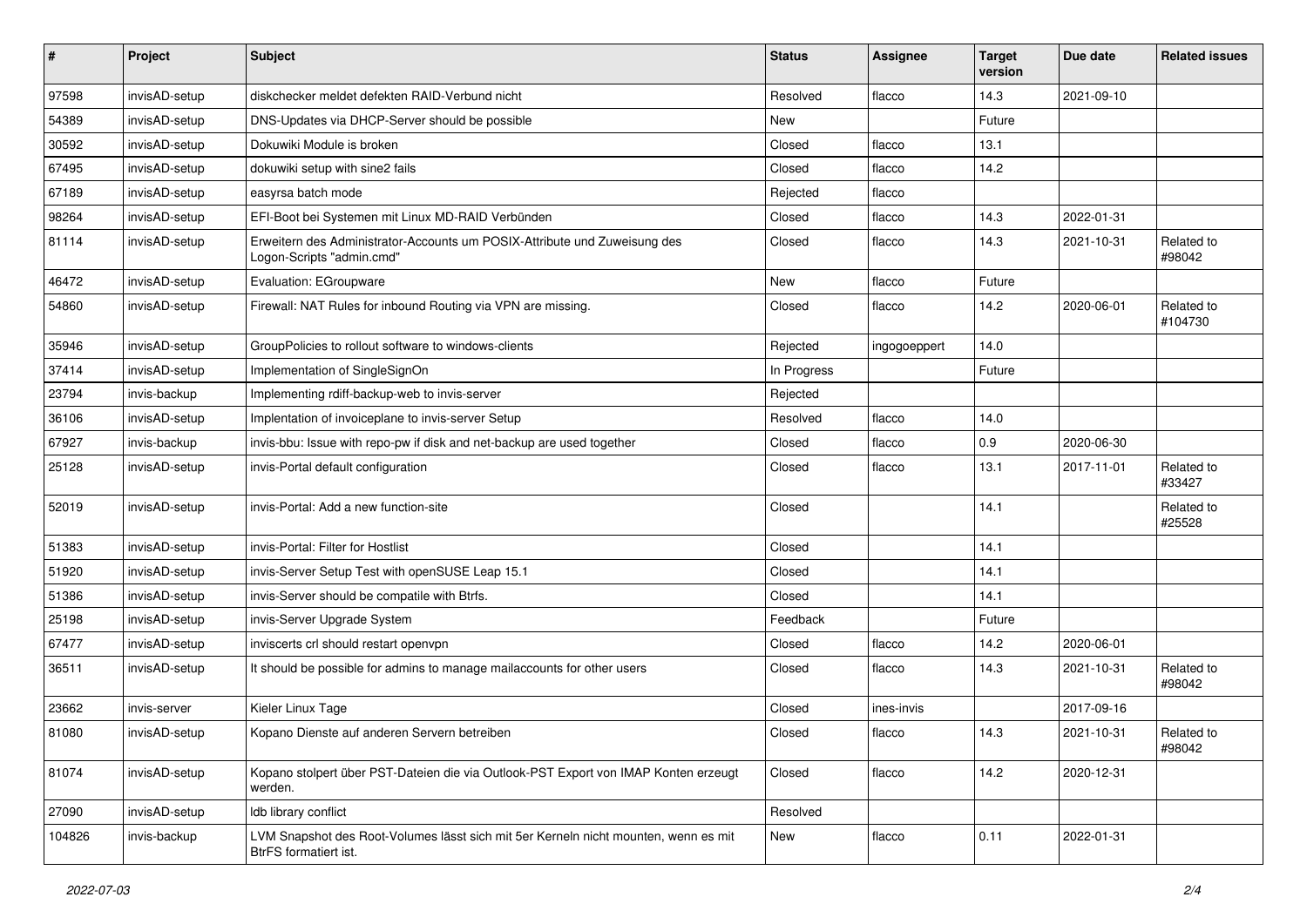| $\vert$ # | Project       | <b>Subject</b>                                                                               | <b>Status</b> | <b>Assignee</b> | <b>Target</b><br>version | Due date   | <b>Related issues</b>                                                                                              |
|-----------|---------------|----------------------------------------------------------------------------------------------|---------------|-----------------|--------------------------|------------|--------------------------------------------------------------------------------------------------------------------|
| 81072     | invisAD-setup | mdadm prüft neuerdings jetzt regelmäßig alle Raid-Verbünde -> diskchecker Script<br>anpassen | Closed        | flacco          | 14.2                     | 2021-05-31 |                                                                                                                    |
| 36079     | invisAD-setup | Modify sine2 / invisAD-setup to be compatible with leap 15                                   | Closed        | flacco          | 14.0                     |            | Related to<br>#27096, Related<br>to #25802,<br>Related to<br>#36115, Related<br>to #36003,<br>Related to<br>#36514 |
| 36514     | invisAD-setup | ntp was removed from minimal server based setup                                              | Closed        |                 | 14.0                     |            | Related to<br>#36079                                                                                               |
| 23664     | invis-server  | OpenRheinRuhr                                                                                | Closed        | ines-invis      |                          | 2017-11-05 |                                                                                                                    |
| 36115     | invisAD-setup | Password-Handling during sine2 run                                                           | Resolved      | flacco          | 14.0                     |            | Related to<br>#36079                                                                                               |
| 97604     | invisAD-setup | Passwörter von Mail-Konten im AD                                                             | In Progress   | flacco          | Future                   | 2021-12-30 |                                                                                                                    |
| 27094     | invisAD-setup | PFS Setup for Kopano                                                                         | Closed        | flacco          | 14.0                     |            |                                                                                                                    |
| 97775     | invisAD-setup | Postfix Setup erweitern - Relay-by-Sender / Fallback-Relay                                   | In Progress   | flacco          | 14.3                     | 2021-10-31 | Related to<br>#98042                                                                                               |
| 111974    | invisAD-setup | Problem mit DNS bei Übernahme eines bestehenden AD                                           | In Progress   | flacco          | 14.3                     | 2022-06-30 |                                                                                                                    |
| 36249     | invisAD-setup | Realization of headless server-side owncloud synchronization                                 | Closed        | flacco          | 14.0                     |            |                                                                                                                    |
| 33427     | invisAD-setup | Reduce the set of configuration variables in invis-Portals default configuration             | Rejected      | flacco          | 14.0                     |            | Related to<br>#25128                                                                                               |
| 98042     | invisAD-setup | Release invis-Server 14.3                                                                    | In Progress   | flacco          | 14.3                     | 2021-11-30 | Related to<br>#97775, Related<br>to #81114,<br>Related to<br>#81080, Related<br>to #67543,<br>Related to<br>#36511 |
| 33736     | invisAD-setup | Renewing the Kopano configuration files                                                      | Closed        | flacco          | 14.0                     |            |                                                                                                                    |
| 24736     | invis-server  | Repositories are broken                                                                      | Closed        |                 |                          | 2017-09-10 |                                                                                                                    |
| 23792     | invisAD-setup | Showing invis-Server and openSUSE version numbers in invis-Portal                            | Closed        | flacco          |                          | 2017-09-08 |                                                                                                                    |
| 35943     | invisAD-setup | Switch from networkmanager back to wickedd                                                   | Closed        | flacco          | 14.0                     |            |                                                                                                                    |
| 36003     | invisAD-setup | Switch to dehydrated package from distribution                                               | Resolved      | flacco          | 14.0                     |            | Related to<br>#36079                                                                                               |
| 25802     | invisAD-setup | Switch to firewalld                                                                          | Closed        | ingogoeppert    | 14.0                     |            | Related to<br>#36079                                                                                               |
| 67486     | invisAD-setup | Test invisAD-setup-14 (14.2) with openSUSE Leap 15.2                                         | Closed        | flacco          | 14.2                     | 2020-06-06 |                                                                                                                    |